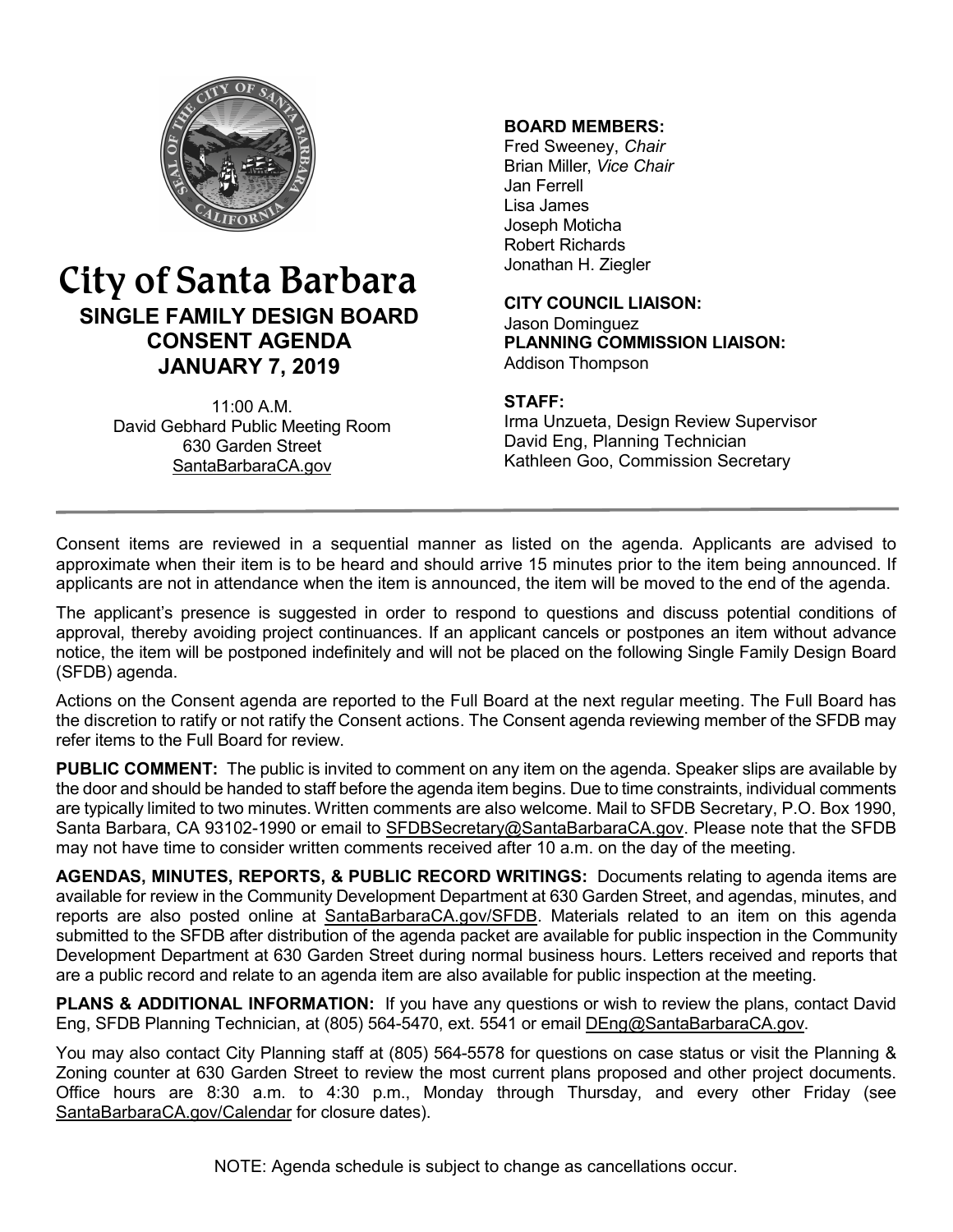**AMERICANS WITH DISABILITIES ACT:** If you need auxiliary aids or services or staff assistance to attend or participate in this meeting, contact the SFDB Secretary at (805) 564-5470, ext. 3308. If possible, notification at least 48 hours prior to the meeting will usually enable the City to make reasonable arrangements. Specialized services, such as sign language interpretation or documents in Braille, may require additional lead time to arrange.

**APPEALS:** Decisions of the SFDB may be appealed to the City Council. For further information on appeals, contact the Planning Division staff or the City Clerk's office. Appeals must be in writing and must be filed with the City Clerk at City Hall, 735 Anacapa Street within 10 calendar days of the meeting at which the Board took action or rendered its decision.

**NOTICE:** On Friday, December 21, 2018, this Agenda was posted on the outdoor bulletin board at the Community Development Department, 630 Garden Street and online at [SantaBarbaraCA.gov/SFDB](http://www.santabarbaraca.gov/gov/brdcomm/nz/sfdb/agendas.asp).

#### **PLEASE BE ADVISED**

CEQA Guidelines §15183 Exemptions (Projects Consistent with General Plan). Under this California Environmental Quality Act (CEQA) Guidelines section, projects with new development (new nonresidential square footage or new residential units) qualify for an exemption from further environmental review documents if (1) they are consistent with the General Plan development density evaluated in the 2011 General Plan Program Environmental Impact Report, and (2) any potentially significant project-specific impacts are addressed through existing development standards. Section 15183 exemptions are determined by staff based on a preliminary environmental review process. A decision-maker CEQA finding is required for a Section 15183 exemption. City Council General Plan environmental findings remain applicable for the project.

### **FINAL REVIEW**

### **A. 982 JIMENO RD RS-15 Zone**

Assessor's Parcel Number: 029-052-004 Application Number: MST2018-00558 Owner: Communication of the Reh Group Four, LLC Architect: Robert Heckel Contractor: Contractor: Halsell Builders

(Proposal for an exterior remodel of an existing 2,876 square foot single-family dwelling with a 365 square foot detached two-car garage in the Hillside Design District. Alterations include replacing windows and doors, replacing wood siding with stucco, new paint color, replacing a screen wall in the front yard, and a new asphalt shingle roof. No new square footage is proposed to the dwelling.)

**(Final Approval is requested. Project was last reviewed on December 10, 2018.)**